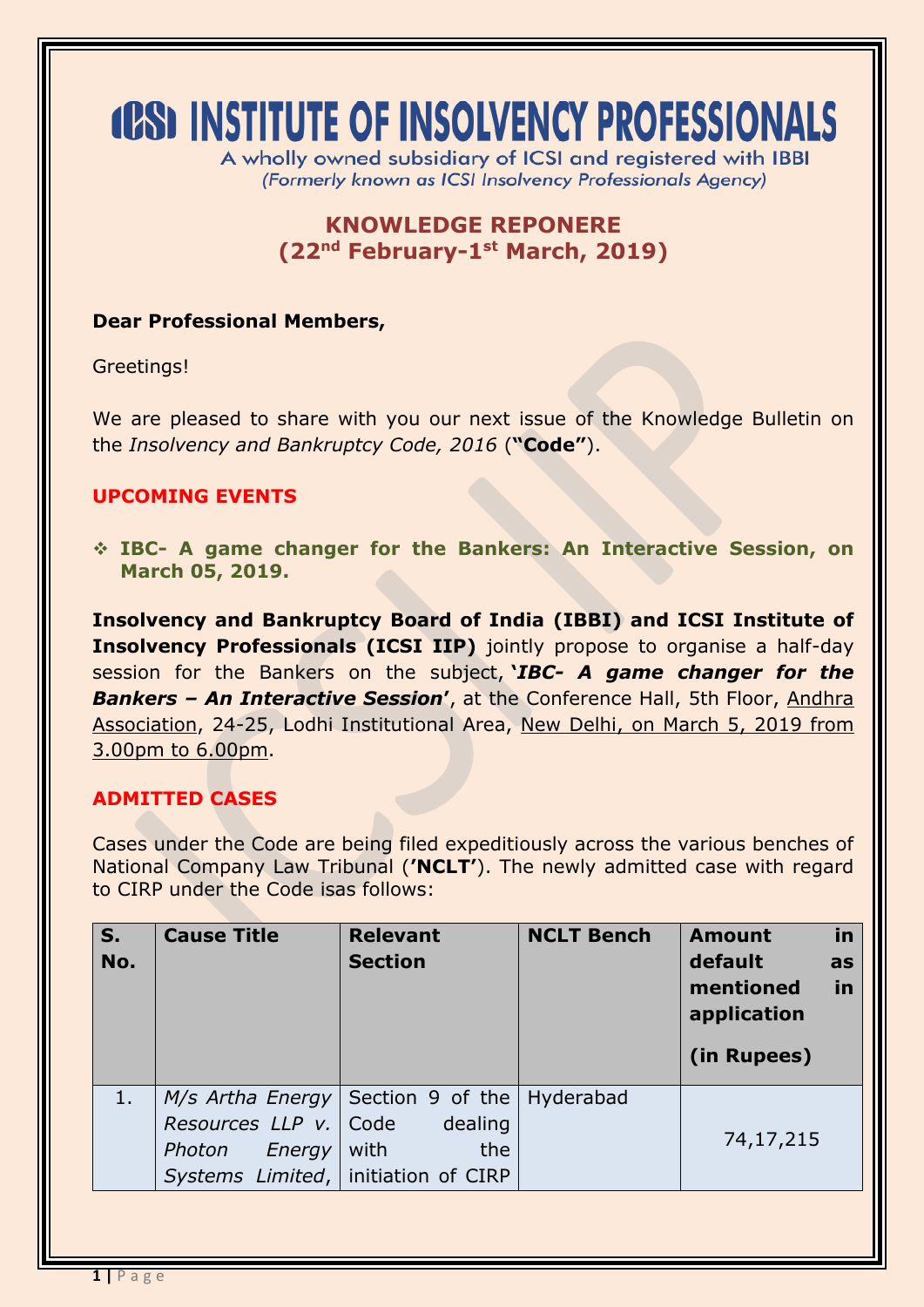| (IB)                        | by Operational |
|-----------------------------|----------------|
| 231/0/HDB/2018.   Creditor. |                |
|                             |                |

# **LIST OF COMPANIES THAT HAVE RECENTLY UNDERGONE LIQUIDATION**

| $S_{1}$<br><b>No</b> | <b>Case Title</b>                                                                                            | <b>Bench</b> | <b>Date of Order</b> |
|----------------------|--------------------------------------------------------------------------------------------------------------|--------------|----------------------|
| 1.7                  | In the matter of Brainer Trade   Mumbai<br>Fin-Tech Pvt., C.P.<br>8 <sub>k</sub><br>1417/I&BP/NCLT/MAH/2018. |              | 22.02.2019           |
| 2.                   | matter of Sainath Chandigarh<br>In the<br>Texport Limited, CP (IB)<br>NO.56/Chd/Hry/2018.                    |              | 20.02.2019           |

### **BRIEF OF JUDGMENTS**

| S <sub>r</sub><br>No. | <b>Case</b><br><b>Details</b>                                                                                                                        | Date of<br><b>Order</b> | <b>Courts</b>          | <b>Brief</b>                                                                                                                                                                                                                                                                                                                                                                                                                                  | <b>Case link</b>                                                                                                                                                                                                                                                 |
|-----------------------|------------------------------------------------------------------------------------------------------------------------------------------------------|-------------------------|------------------------|-----------------------------------------------------------------------------------------------------------------------------------------------------------------------------------------------------------------------------------------------------------------------------------------------------------------------------------------------------------------------------------------------------------------------------------------------|------------------------------------------------------------------------------------------------------------------------------------------------------------------------------------------------------------------------------------------------------------------|
| 1.                    | Liberty<br><b>House Group</b><br>PteLtd.v.<br><b>State Bank</b><br>of India&<br>Ors.,<br>CS(COMM)<br>1246/2018 &<br><b>IAs</b><br>No.16056/20<br>18. | 22.02.2019              | Delhi<br>High<br>Court | High Court upheld<br>the<br>supremacy of<br>Insolvency and<br>Bankruptcy Code<br>(IBC) over other civil<br>laws, such as, those<br>contracts and<br><b>of</b><br>guarantees and said<br>that<br>only<br>the<br><b>National</b><br>Company<br>Law Tribunal (NCLT)<br><u>in the similar</u><br><b>or</b><br>adjudicating<br>authoritiesshould<br>deal with the cases<br>falling under the IBC.<br>If civil courts were to<br>pass any orders in | https://ibbi.q<br>ov.in//webad<br>min/pdf/orde<br>$r/2019$ /Feb/I<br>n%20the%20<br>matter%20of<br>%20Liberty%<br>20House%20<br>Group%20PT<br>E%20Ltd%20<br>Vs%20State<br>%20Bank%2<br>Oof%20India<br>%20CS%20(<br>Comm)%201<br>$246-$<br>2018%20and<br>%20IAs%20 |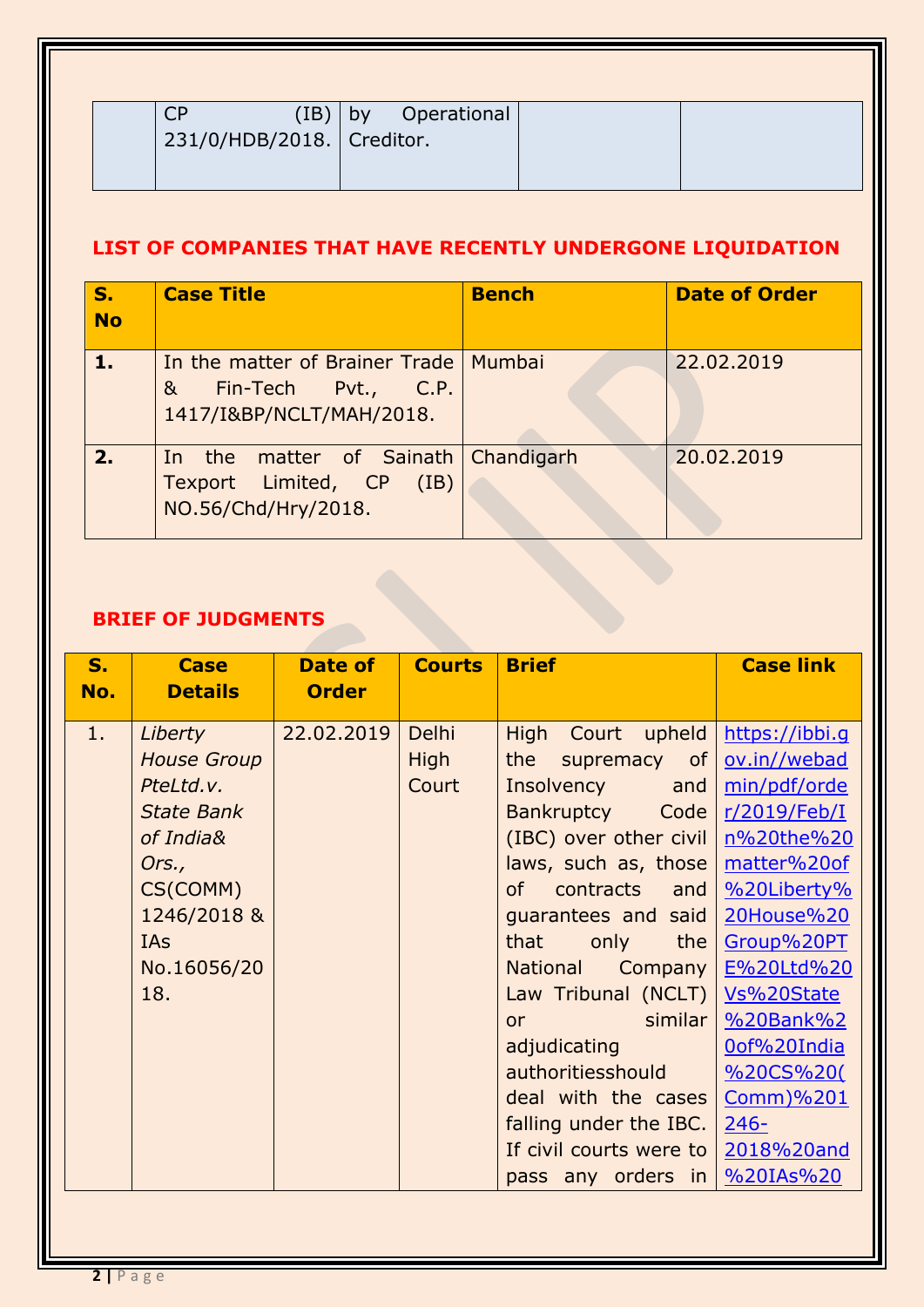|    |                              |            |              | matters pertaining to   No. %201605           |                |
|----|------------------------------|------------|--------------|-----------------------------------------------|----------------|
|    |                              |            |              | IBC, the entire                               | $6-$           |
|    |                              |            |              | Corporate Insolvency   2018%20and             |                |
|    |                              |            |              | Resolution Process   %2016060-                |                |
|    |                              |            |              | pending before NCLT   2018%20AN               |                |
|    |                              |            |              | would be "put at D%20CS%20                    |                |
|    |                              |            |              | naught" as "non- (Comm)%20                    |                |
|    |                              |            |              | serious applicants" 1247-                     |                |
|    |                              |            |              | would submit 2018%20and                       |                |
|    |                              |            |              | resolution plans for 9%20IAs%20               |                |
|    |                              |            |              | consideration before   No.16061-              |                |
|    |                              |            |              | the Resolution   2018%20and                   |                |
|    |                              |            |              | Professional (RP) and   %2016065-             |                |
|    |                              |            |              | Committee of                                  | 2018 2019-     |
|    |                              |            |              | Creditors (CoC), and                          | $02 -$         |
|    |                              |            |              | then not abide with $22\frac{20.2020:51}{20}$ |                |
|    |                              |            |              | it, once it is $\frac{37.}$                   |                |
|    |                              |            |              | approved. Thiswould                           |                |
|    |                              |            |              | lead to wastage of                            |                |
|    |                              |            |              | time, which could                             |                |
|    |                              |            |              | make resolution of                            |                |
|    |                              |            |              | Corporate Debtors                             |                |
|    |                              |            |              | unfeasible. High                              |                |
|    |                              |            |              | Court observed that,                          |                |
|    |                              |            |              | such cases,<br>$\mathsf{in}$                  |                |
|    |                              |            |              | liquidation of the                            |                |
|    |                              |            |              | company would<br>be                           |                |
|    |                              |            |              | the only alternative                          |                |
|    |                              |            |              | left, owing to the                            |                |
|    |                              |            |              | time that has lapsed.                         |                |
| 2. | Mr. Navneet                  | 26.02.2019 | <b>NCLAT</b> | NCLT, Mumbai                                  | https://ibbi.q |
|    | <b>Kumar Gupta</b>           |            |              | observed that while                           | ov.in//webad   |
|    | <b>Bharat</b><br>$V_{\rm r}$ |            |              | determining                                   | min/pdf/orde   |
|    | Heavy                        |            |              | 'inventory cost' etc.,                        | r/2019/Feb/2   |
|    | <b>Electricals</b>           |            |              | 'Resolution<br>the                            | 6th%20Febru    |
|    | Limited,                     |            |              | Professional' wrongly                         | ary%202019     |
|    |                              |            |              | disallowed<br>the                             | %20in%20th     |
|    | Company                      |            |              | substantial claim in                          | e%20matter     |
|    | Appeal (AT)                  |            |              | entirety<br>its<br>and                        | %20of%20M      |
|    | (Insolvency)                 |            |              | directed<br>the                               | onnet%20Po     |
|    | No. 743 of                   |            |              | 'Resolution                                   | wer%20Com      |
|    |                              |            |              |                                               |                |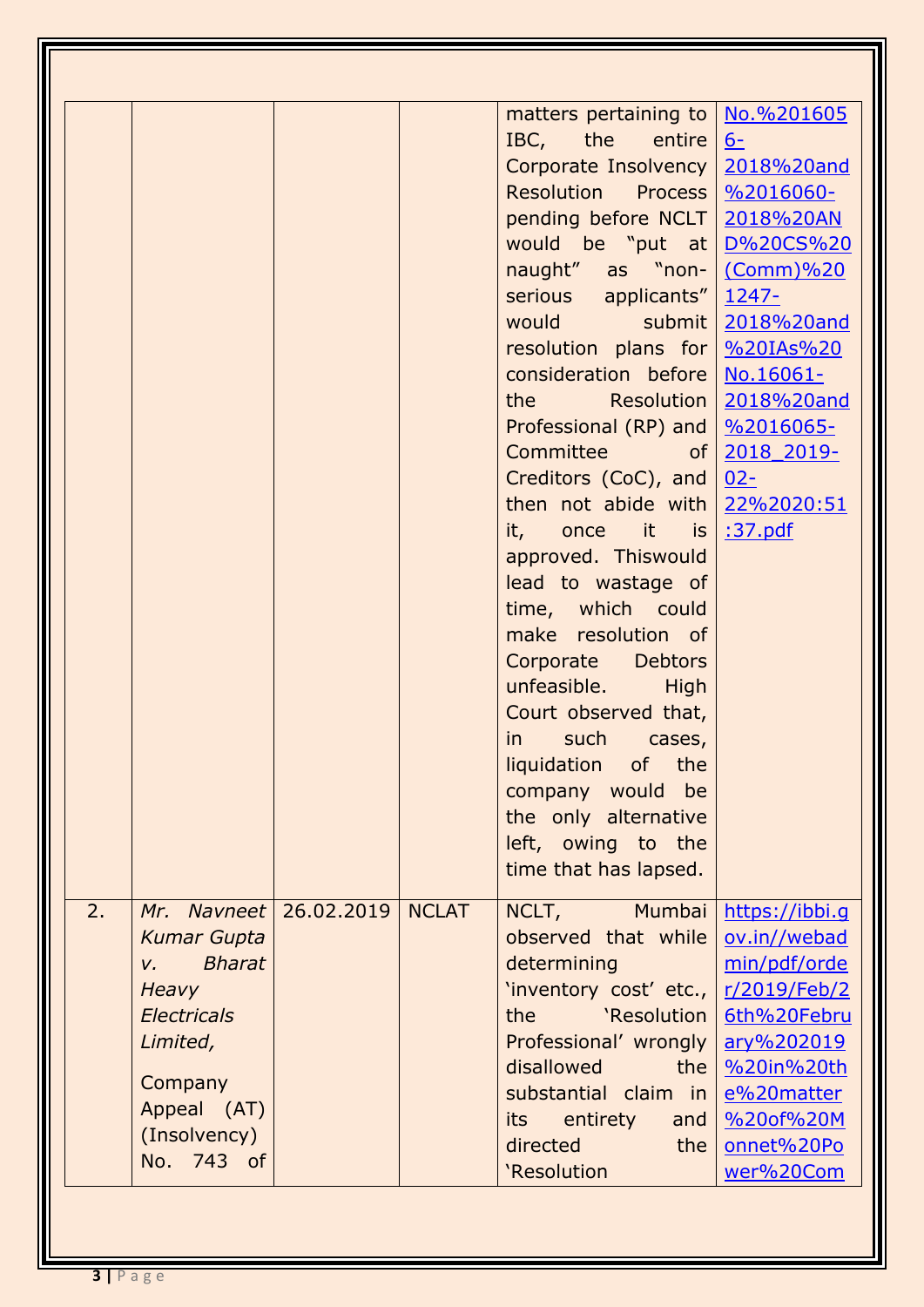| 2018. | Professional' to re-   pany%20Limi |                   |
|-------|------------------------------------|-------------------|
|       | examine the claim on               | ted%20vs%2        |
|       | the basis of the                   | 0Bharat%20        |
|       | accounts<br>and                    | Heavy%20El        |
|       | evidence of BHEL                   | ectricals%20      |
|       | and if the evidences   Limited%20[ |                   |
|       | the<br>corroborated                | CA(AT)(Insol      |
|       | claim, the same                    | <u>vency)%207</u> |
|       | should also be taken               | $43-$             |
|       | into account while                 | 2018] 2019-       |
|       | finalising the total               | $02 -$            |
|       | claim of BHEL. The                 | 28%2013:39        |
|       | question for                       | :46.pdf           |
|       | consideration in the               |                   |
|       | appeal matter was                  |                   |
|       | whether<br>the                     |                   |
|       | 'Resolution                        |                   |
|       | Professional'<br>has               |                   |
|       | jurisdiction to reject             |                   |
|       | the claim of BHEL in               |                   |
|       | its entirety, without              |                   |
|       | going into<br>the                  |                   |
|       | evidence.<br><b>NCLAT</b>          |                   |
|       | relied on the case of              |                   |
|       | Swiss Ribbons v.                   |                   |
|       | Union of India and                 |                   |
|       | observed that "it is               |                   |
|       | clear from a reading               |                   |
|       | of the Code as well                |                   |
|       | as the Regulations                 |                   |
|       | that the resolution                |                   |
|       | professional has no                |                   |
|       | adjudicatory                       |                   |
|       | powers."<br><b>NCLAT</b>           |                   |
|       | further observed that              |                   |
|       | "it is also clear from             |                   |
|       | a reading of these                 |                   |
|       | Regulations that the               |                   |
|       | resolution                         |                   |
|       | professional is given              |                   |
|       | administrative<br>as               |                   |
|       | opposed to quasi-                  |                   |
|       |                                    |                   |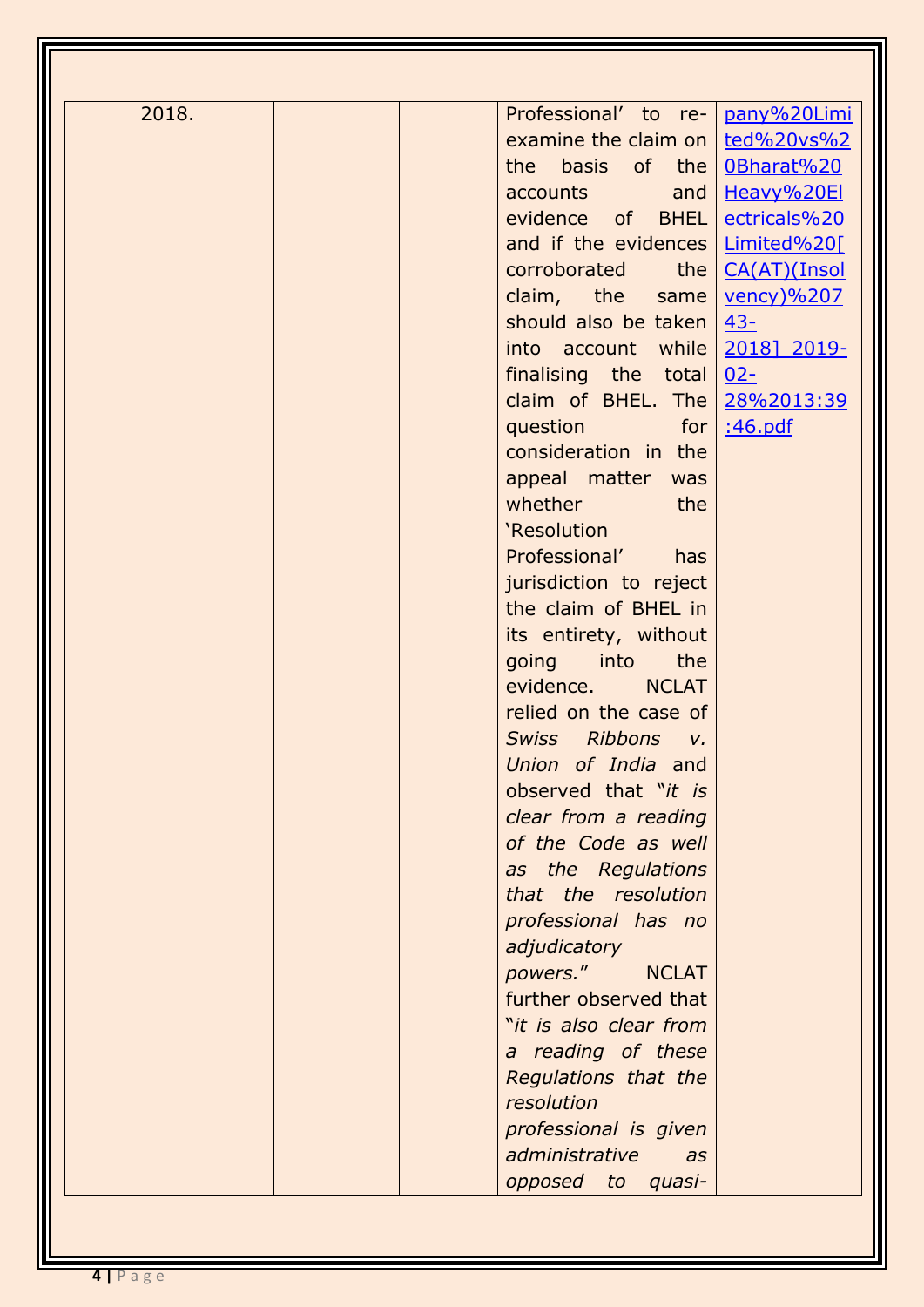|                                                                                                                                                                |            |              | judicial powers.<br>In<br>fact, even when the<br>resolution<br>professional is<br>to                                                                                                                                                                                                                                                                                                                                                                                                                                                                                                                                                                                                             |                                                                                                                                                                                                                                                                                                                |
|----------------------------------------------------------------------------------------------------------------------------------------------------------------|------------|--------------|--------------------------------------------------------------------------------------------------------------------------------------------------------------------------------------------------------------------------------------------------------------------------------------------------------------------------------------------------------------------------------------------------------------------------------------------------------------------------------------------------------------------------------------------------------------------------------------------------------------------------------------------------------------------------------------------------|----------------------------------------------------------------------------------------------------------------------------------------------------------------------------------------------------------------------------------------------------------------------------------------------------------------|
|                                                                                                                                                                |            |              | make<br>a<br>"determination"<br>under Regulation<br>35A, he is only to<br>apply to<br>the<br>Adjudicating<br><b>Authority</b><br>for<br>appropriate relief."                                                                                                                                                                                                                                                                                                                                                                                                                                                                                                                                     |                                                                                                                                                                                                                                                                                                                |
| 3.<br>Rajesh<br><b>Balasubrama</b><br>nian v. M/s.<br>Everon<br>Castings Pvt.<br>Ltd. & Anr.,<br>Company<br>Appeal (AT)<br>(Insolvency)<br>No. 182 of<br>2019. | 25.02.2019 | <b>NCLAT</b> | NCLAT observed that<br>the liquidator should<br>act in terms of the<br>of the<br>directions<br>Appellate Tribunal<br>and take steps under<br>Section 230 of the<br>Companies Act. If<br>the members of the<br>'Corporate Debtor' or<br>creditors'<br>the<br>approach<br>the<br>company through the<br>liquidator<br>for<br>compromise<br>or<br>arrangement<br>by<br>making proposal of<br>payment to all the<br>creditor(s),<br>the<br>Liquidator on behalf<br>of the company will<br>move an application<br>under Section 230 of<br>the Companies Act,<br>before<br>2013<br>the<br><b>National</b><br>Company<br>Law Tribunal.<br><b>The</b><br>Tribunal further held<br>that on failure, steps | https://ibbi.gov.in<br>//webadmin/pdf/<br>order/2019/Feb/2<br>5th%20Feb%20in<br>%20the%20matte<br>r%20of%20Rajesh<br>%20Balalsubrama<br>nian%20vs%20Ms.<br>%20Everon%20Ca<br>stings%20Pvt.%20<br>Ltd.%20&%20Anr.<br>%20[CA(AT)(Insolv<br>ency)%20182-<br>2019] 2019-02-<br>28%2013:42:51.p<br>$\underline{df}$ |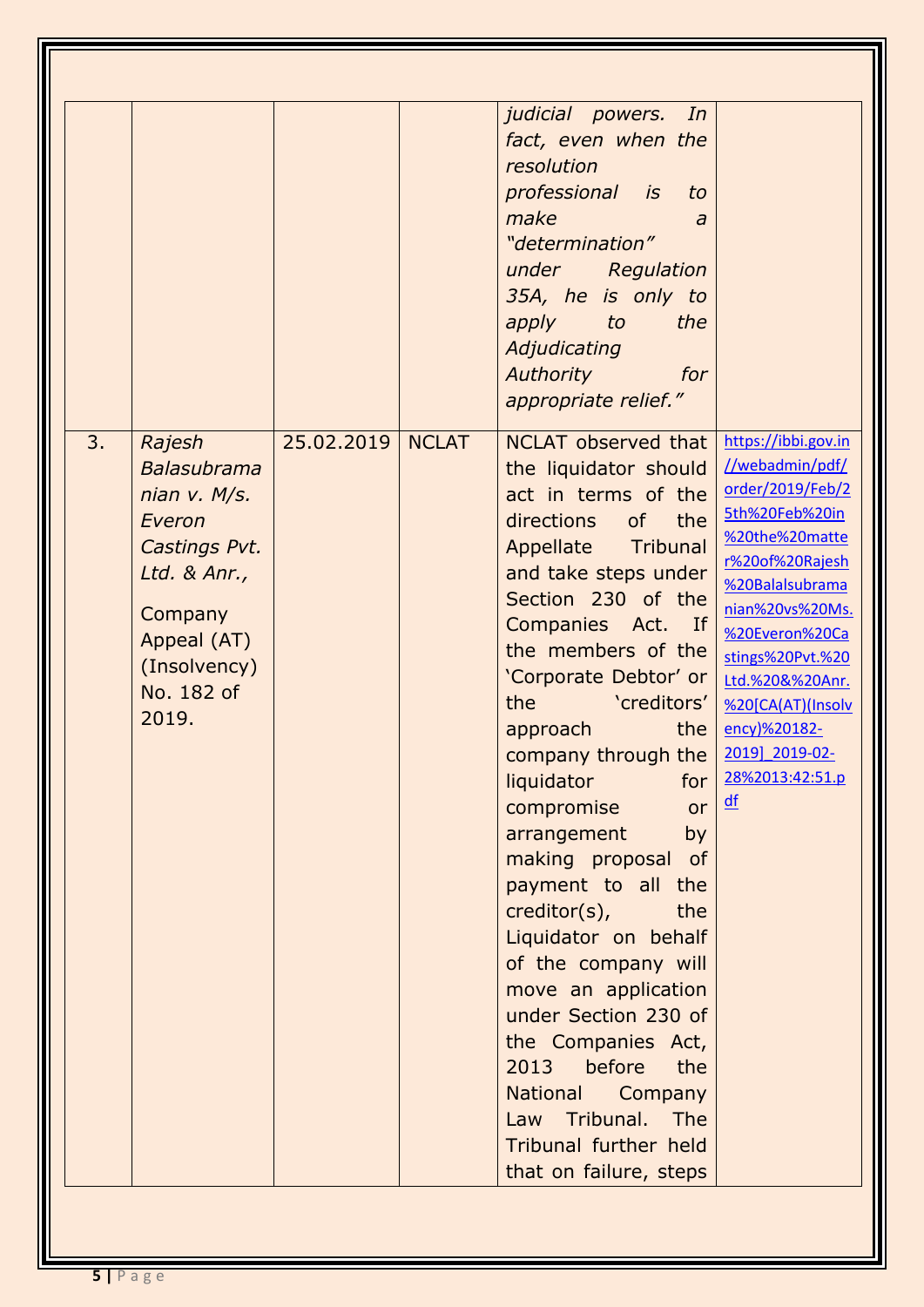|    |                                                                                                                                                                             |            |              | are to be taken for<br>outright sale of the<br>'corporate debtor' so<br>as to enable the<br>employees to<br>continue in service<br>on such outright<br>sale.                                                                                                                                                                                                                                                                                                                                                                                                                                                                                                                                                                             |                                                                                                                                                                                                                                                                                                                                             |
|----|-----------------------------------------------------------------------------------------------------------------------------------------------------------------------------|------------|--------------|------------------------------------------------------------------------------------------------------------------------------------------------------------------------------------------------------------------------------------------------------------------------------------------------------------------------------------------------------------------------------------------------------------------------------------------------------------------------------------------------------------------------------------------------------------------------------------------------------------------------------------------------------------------------------------------------------------------------------------------|---------------------------------------------------------------------------------------------------------------------------------------------------------------------------------------------------------------------------------------------------------------------------------------------------------------------------------------------|
| 4. | Dhinal Shah<br><b>Bharati</b><br>$V_{\rm r}$<br><b>Defence</b><br><b>Infrastructur</b><br>$Ltd.$ ,<br>$e$ and $e$<br>Company<br>Appeal (AT)<br>$(Ins.)$ No.<br>175 of 2019. | 22.02.2019 | <b>NCLAT</b> | The resolution plan<br>submitted<br>by<br>'Edelweiss Asset<br>Reconstruction<br>Company Ltd.' was<br>duly approved by the<br>Committee<br><b>of</b><br>Creditors by a voting<br>share of 94.3%. The<br>NCLAT, while<br>noticing this fact,<br>observed that, inspite<br>of the same, the<br>Adjudicating<br>Authority has gone<br>into the question of $\frac{1\%20(AT)\%2}{2}$<br>viability<br>and<br>feasibility of<br>the<br>resolution<br>plan,<br>including<br>maximization of the<br>assets. The Appellate<br>Authority<br>thus<br>directed that<br>the<br>liquidator<br>the<br>or<br>Adjudicating<br>Authority will<br>not<br>take any steps to sell<br>transfer<br><b>or</b><br>or<br>alienate movable or<br>immovable assets of | https://ibbi.g<br>ov.in//webad<br>min/pdf/orde<br>r/2019/Feb/2<br>2nd%20Feb<br>%202019%2<br>0in%20the%<br>20matter%2<br>Oof%20Dhina<br><u>I%20Shah%2</u><br>0Vs.%20Bhar<br>ati%20Defen<br>ce%20Infrast<br>ructure%20Lt<br>d.%20Compa<br>ny%20Appea<br>$0$ (Ins.)%20N<br>$0.%20175-$<br>2019 2019-<br>$02 -$<br>26%2015:47<br><u>:57.pdf</u> |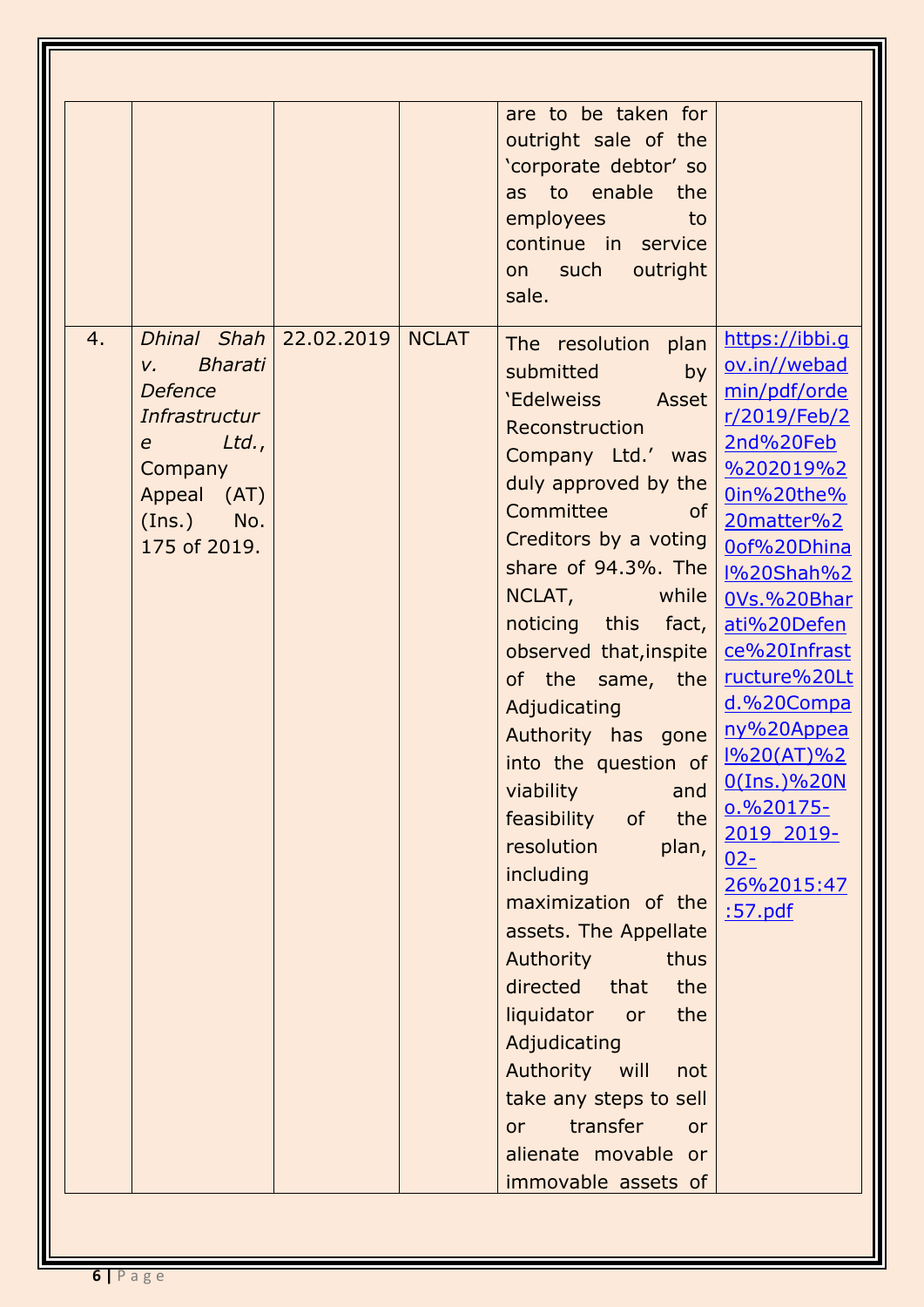| 5. | Ajay Agarwal   22.02.2019   NCLAT                                                                                                    |  | the the state of the state of the state of the state of the state of the state of the state of the state of the<br>Corporate<br>Debtor, nor create<br>any third party<br>encumbrance on it<br>without prior<br>approval of the<br>Appellate Tribunal.<br>NCLT orders dt. 9th                                                                                                                                                                                                                                                                                                                                                                               |                                                                                                                                                                                                                                                                                                                                                                                   |
|----|--------------------------------------------------------------------------------------------------------------------------------------|--|------------------------------------------------------------------------------------------------------------------------------------------------------------------------------------------------------------------------------------------------------------------------------------------------------------------------------------------------------------------------------------------------------------------------------------------------------------------------------------------------------------------------------------------------------------------------------------------------------------------------------------------------------------|-----------------------------------------------------------------------------------------------------------------------------------------------------------------------------------------------------------------------------------------------------------------------------------------------------------------------------------------------------------------------------------|
|    | & Anr. v.<br><b>Ashok</b><br>Magnetic<br>Ltd.<br>$\alpha$<br>Ors., Compan<br>y Appeal<br>(AT)<br>(Insolvency)<br>No. 792 of<br>2018. |  | November, 2018<br>were impugned inter<br>alia on the grounds<br>that the orders for<br>'Rejection of the<br>Resolution Plan' and<br><b>I</b> iquidation<br><b>of</b><br>Corporate Debtor'<br>passed by the NCLT,<br>not<br>in<br>were<br>accordance with law.<br>of<br>While disposing<br>the<br>Appeal,<br>the<br><b>NCLAT</b><br>held<br>the<br>following<br>propositions of law:<br>If a case is not<br>considered<br>by<br>the 'Committee<br>of Creditors' in<br>accordance<br>with the law, it<br>is the duty of<br>the<br>Adjudicating<br>Authority<br>to<br>remand<br>the<br>matter back to<br>the Committee<br>of Creditors for<br>reconsideration | https://ibbi.q<br>ov.in//webad<br>min/pdf/orde<br>r/2019/Feb/2<br>2nd%20Jan<br>$\frac{96202019\%2}{2}$<br><u>0in%20the%</u><br>20matter%2<br>Oof%20Ajay<br>%20Agarwal<br>%20&%20An<br>r.%20Vs.%2<br>0Ashok%20M<br>agnetic%20P<br>vt.%20Ltd.%<br>20&%20Ors.<br>%20CA%20(<br>AT)%20(Inso<br>Ivency)%20N<br>0.%20792%2<br>08%20793-<br>2018 2019-<br>$02 -$<br>26%2015:50<br>:24.pdf |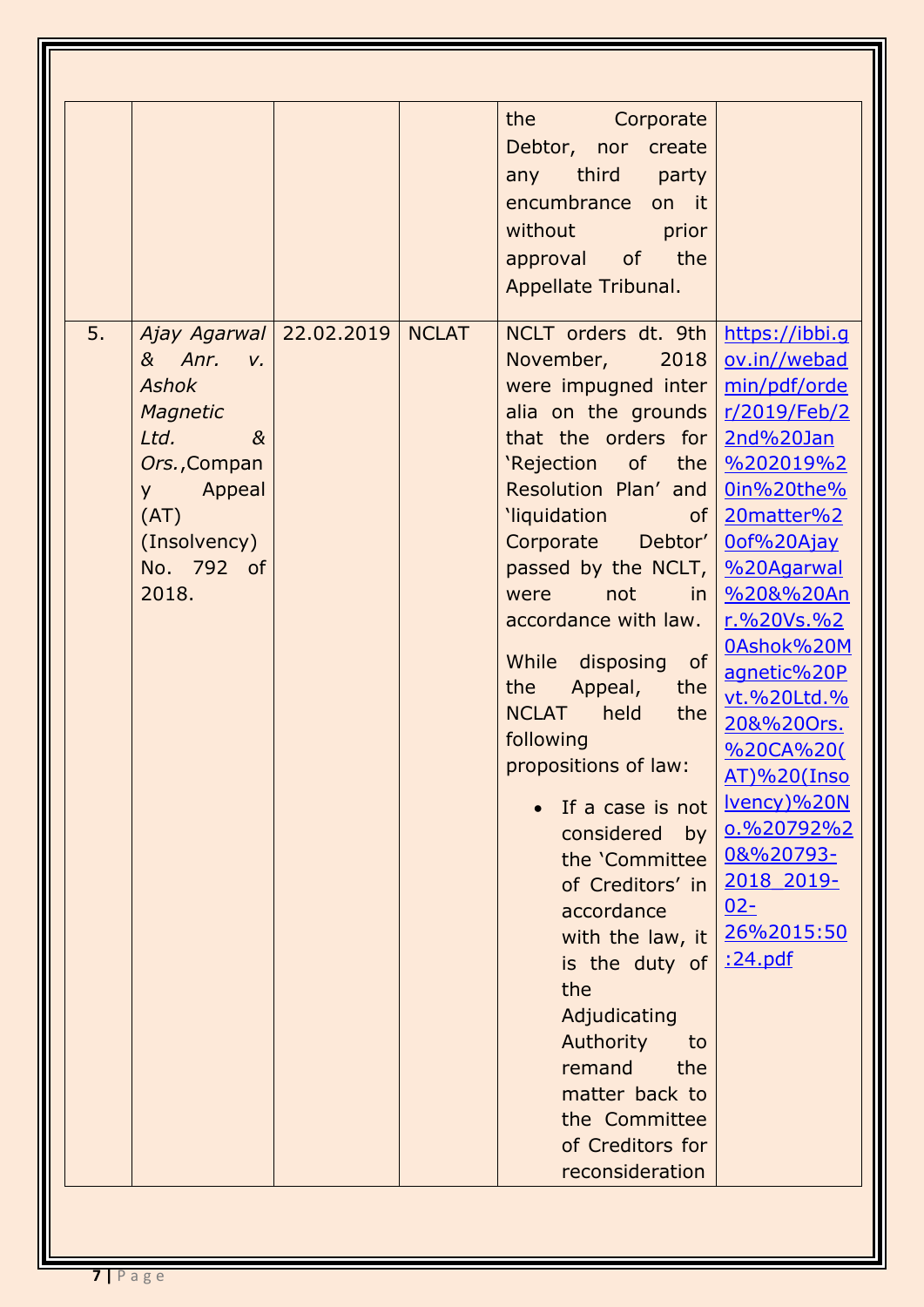|    |                                                                                                                                |            |                                 | In<br><b>of</b><br>case<br>liquidation<br><b>of</b><br>the CD,<br>the<br>liquidator<br>is is<br>required to act<br>in accordance<br>with law.                                                                                                                                                                                                                                                                                                                                                                                                                                                                                                                                 |                                                                                                                                                                                                                                                                                                                     |
|----|--------------------------------------------------------------------------------------------------------------------------------|------------|---------------------------------|-------------------------------------------------------------------------------------------------------------------------------------------------------------------------------------------------------------------------------------------------------------------------------------------------------------------------------------------------------------------------------------------------------------------------------------------------------------------------------------------------------------------------------------------------------------------------------------------------------------------------------------------------------------------------------|---------------------------------------------------------------------------------------------------------------------------------------------------------------------------------------------------------------------------------------------------------------------------------------------------------------------|
| 6. | <b>Standard</b><br>Chartered<br>Bank v. Prag<br><b>Distillery</b><br>Private<br>Limited, CP<br>(18B)<br>1067/NCLT/<br>MB/2017. | 21.02.2019 | NCLT,<br>Mumbai<br><b>Bench</b> | NCLT, Mumbai Bench<br>directedthat if there<br>is no consideration<br>by<br>received<br>the<br>Corporate<br>Debtor<br>against the transfer<br>of an asset which is<br>under his ownership,<br>and the assets were<br>not sold, but only<br>transferred to<br>the<br>holding company for<br>its utilization, then<br>the assets of the<br>Corporate Debtor are<br>tobe returned<br>and<br>restored to the<br>Corporate Debtor by<br>the holding company<br>within one month<br>from the date of this<br>order.<br>Assets which are not<br>but<br>sold<br>only<br>transferred to<br>its<br>holding company<br>could be valued in<br>liquidation process of<br>Corporate Debtor. | https://ibbi.g<br>ov.in//webad<br>min/pdf/orde<br>r/2019/Feb/2<br>1st%20Feb%<br>202019%20i<br>n%20the%20<br>matter%20of<br>%20Prag%20<br>Distillery%20<br>Private%20LI<br>mited%20MA<br>$\frac{9}{6}$ 20267-<br>2018%20In<br>%20CP%20(I<br>&B)%201067<br>-NCLT-MB-<br>2017 2019-<br>$02 -$<br>26%2017:21<br>:19.pdf |
| 7. | Lal<br><b>Baba</b><br><b>Seamles</b>                                                                                           | 20.02.2019 | NCLT,<br>Chennai                | On<br>suggestion<br>$\mathsf{a}$<br>madeby the NCLT, $a \mid$                                                                                                                                                                                                                                                                                                                                                                                                                                                                                                                                                                                                                 | https://ibbi.q<br>ov.in//webad                                                                                                                                                                                                                                                                                      |